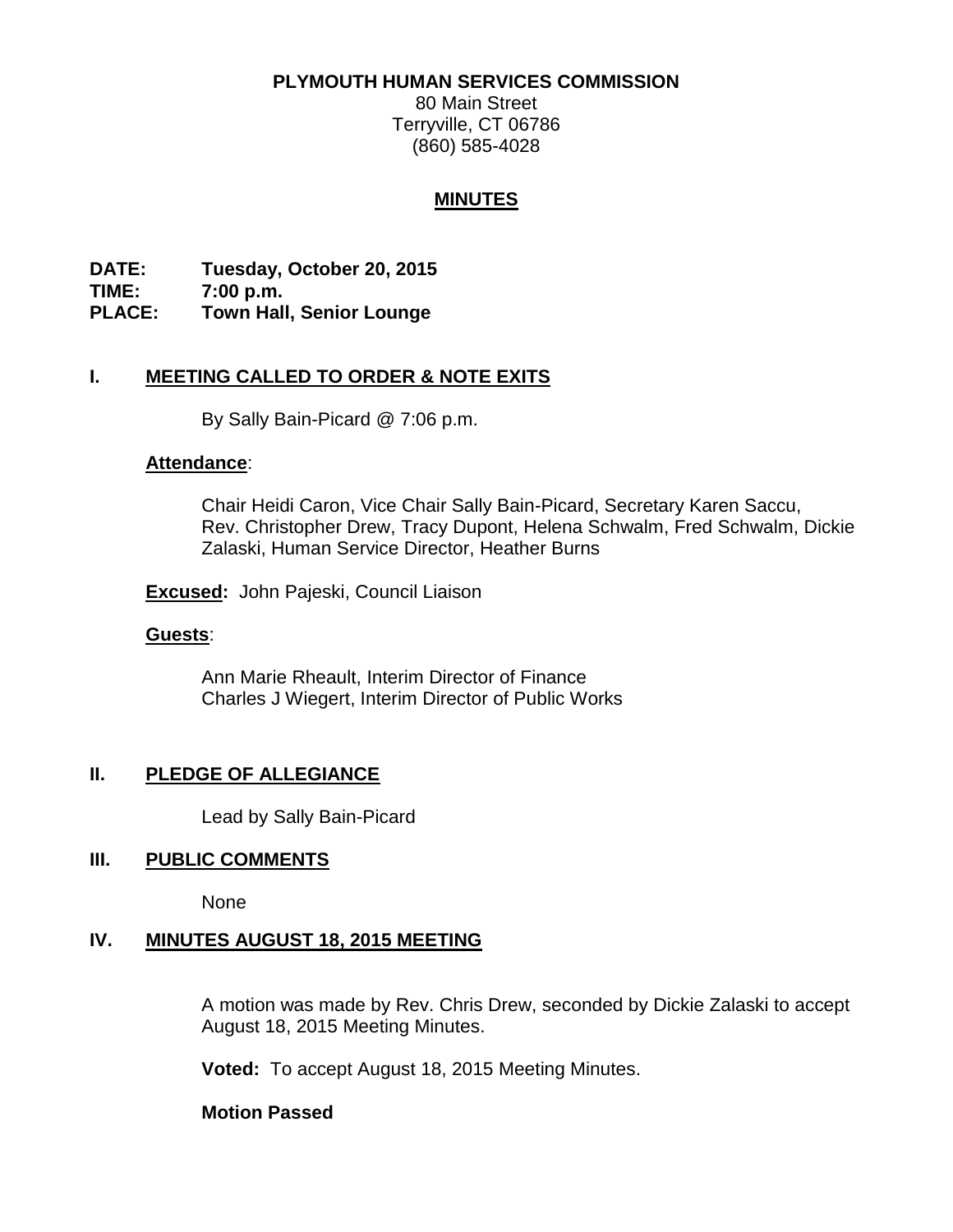# **V. HUMAN SERVICES REPORT** - Heather Burns

Received a grant from Thomaston Savings Bank for \$1,500.00 for back packs – 2016

Submitted a grant for a senior nutrition class to the Main St Community Foundation – Women & Girls Fund

Twenty energy applications were completed and submitted to BCO for certification.

The Thomaston Savings Bank budgeting class was postponed due to a death in my family – I did not receive any calls and considering using United Ways budgeting services for town residents.

| Walk $-$ in |    | Appointments Calls |     |  |
|-------------|----|--------------------|-----|--|
| August      | 35 | 40                 | 207 |  |
| September   | 26 | 40                 | 275 |  |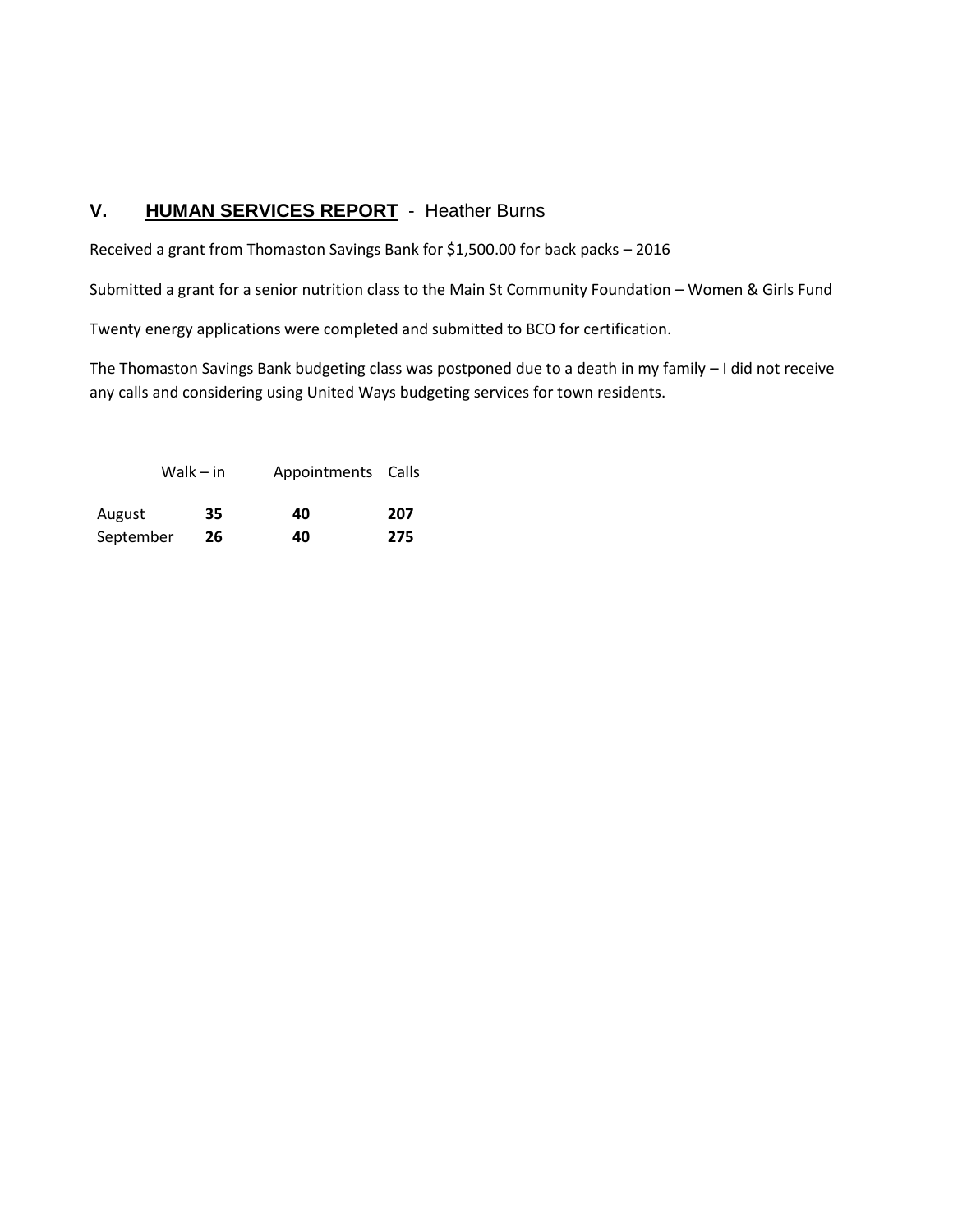# **V. HUMAN SERVICES REPORT** - Heather Burns (continued)

| Date range: Aug 01, 2015 - Sep 30, 2015 |         |  |
|-----------------------------------------|---------|--|
|                                         |         |  |
| Summary:                                |         |  |
| Assistance amount (\$):                 | 3667.88 |  |

| ASSISTATICE ATTIQUITE (5). | , וססכ |
|----------------------------|--------|
| Assistance count:          | 50     |
|                            |        |

|                                                                 |                         | Assistance       |
|-----------------------------------------------------------------|-------------------------|------------------|
| <b>Assistance Category</b>                                      | <b>Assistance Count</b> | Amount           |
| <b>Counseling: CHOICES</b>                                      | 0                       | 0                |
| <b>Counseling: Crisis Intervention</b>                          | $\Omega$                | $\Omega$         |
| Counseling: Domestic Violence Info & Referral                   | 0                       | 0                |
| <b>Counseling: Financial/Budget Counseling</b>                  | 0                       | 0                |
| Counseling: Grief                                               | 0                       | 0                |
| Counseling: Legal-info and referal                              | $\mathbf 0$             | 0                |
| Counseling: Mental Health / Substance Abuse Referral            | 0                       | 0                |
| Counseling: Mobile Crisis Referral                              | 0                       | 0                |
| Counseling: Other                                               | 0                       | 0                |
| <b>Counseling: Parenting</b>                                    | $\mathbf 0$             | $\mathbf 0$      |
| Counseling: Relationship                                        | 0                       | 0                |
| Energy Assistance: BCO Referal/Assistance                       | 0                       | $\overline{0}$   |
| <b>Energy Assistance: Operation Fuel</b>                        | 7                       | 2,630.00         |
| <b>Energy Assistance: Plymouth Fuel Bank</b>                    | 4                       | 537.88           |
| <b>Energy Assistance: Salvation Army</b>                        | 0                       | 0                |
| <b>Energy Assistance: Utility Advocacy</b>                      | $\overline{2}$          | $\mathbf{0}$     |
| Energy Assistance: Weatherization                               | 0                       | 0                |
| Financial Assistance: Cash assistance-TANF, SAGA or Suppl       | $\Omega$                | $\mathbf 0$      |
| Financial Assistance: Gift Cards-donated                        | 0                       | 0                |
| Financial Assistance: Gift Cards-Small Wonders                  | 0                       | $\Omega$         |
| Financial Assistance: Other                                     | 0                       | 0                |
| Financial Assistance: Parks and Recreation Hardship Request     | $\Omega$                | $\Omega$         |
| Financial Assistance: Salvation Army- Other than rent or energy |                         |                  |
| assistan                                                        | 0                       | 0                |
| Food: Food Pantry                                               | $\Omega$                | $\Omega$         |
| Food: Meals On Wheels/Congregate Meals                          | 0                       | 0                |
| Food: School Lunch info                                         | $\boldsymbol{0}$        | $\mathbf 0$      |
| <b>Food: SNAP Applications - Food Stamps</b>                    | 7                       | 0                |
| Holiday & Back to School: Small Wonders - Backpack Program      | 17                      | 0                |
| Holiday & Back to School: Small Wonders - Holiday program       | 0                       | 0                |
| Household: Clothing                                             | 0                       | $\boldsymbol{0}$ |
| Household: CO detectors                                         | 0                       | 0                |
| Household: Furniture                                            | $\mathbf 0$             | $\mathbf 0$      |
| Household: Other                                                | $\pmb{0}$               | 0                |
| Household: Smoke Detector                                       | $\mathbf{0}$            | $\mathbf 0$      |
|                                                                 |                         |                  |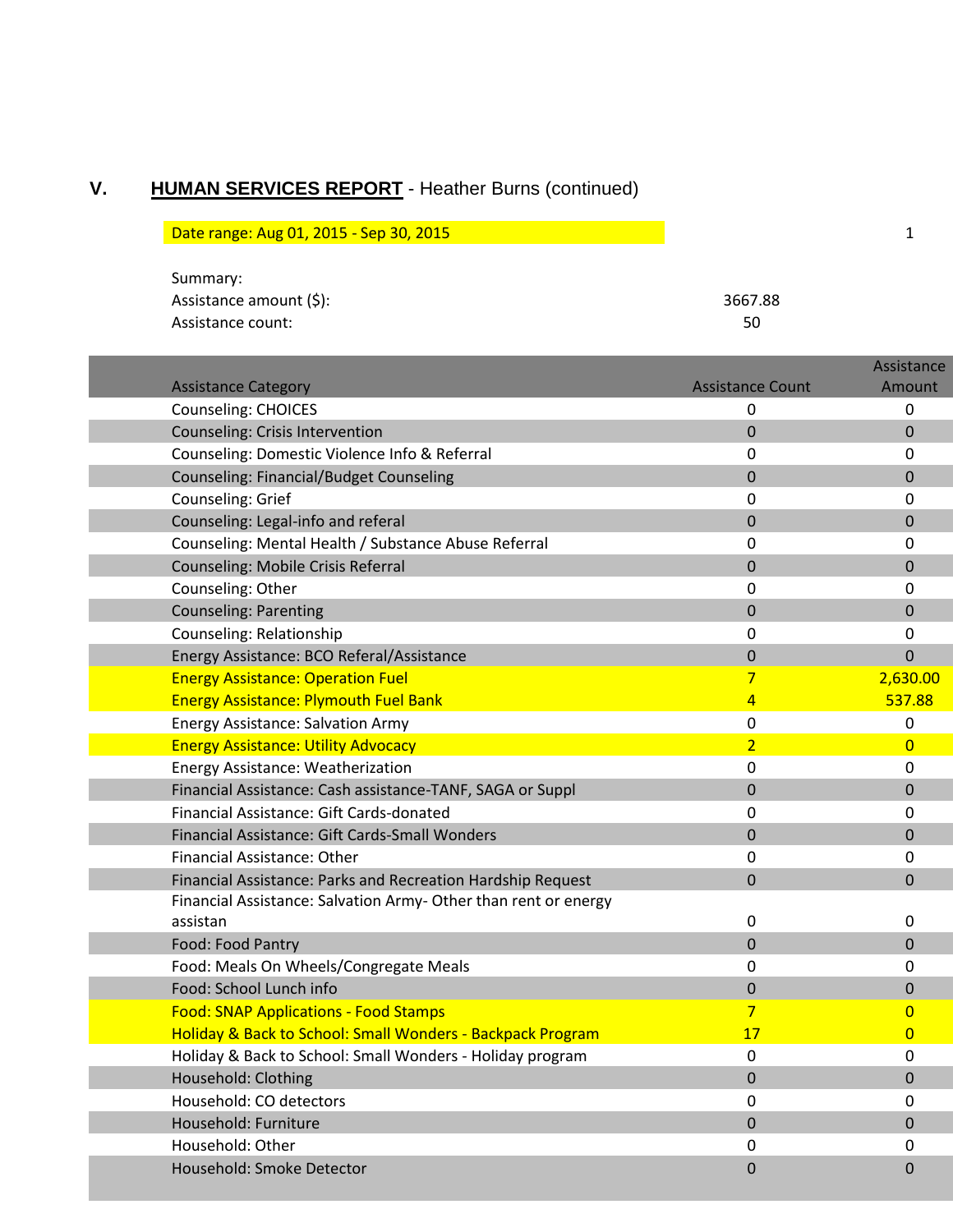# **Date range: Aug 01, 2015 - Sep 30, 2015** 2015 2016 2017 2020 2021 2022 2023 2024 2024 2024 2024 2024 2022 2024 20

|                                                                                       |                                     | Assistance       |
|---------------------------------------------------------------------------------------|-------------------------------------|------------------|
| <b>Assistance Category</b><br>Housing/Lodging: Eviction Prevention Services/Referrals | <b>Assistance Count</b><br>$\Omega$ | Amount<br>0      |
|                                                                                       | $\mathbf 0$                         | $\mathbf 0$      |
| Housing/Lodging: Foreclosure situations                                               |                                     |                  |
| Housing/Lodging: Homeless (Info & Referrals)                                          | $\Omega$                            | $\Omega$         |
| Housing/Lodging: Info on Renter's Rebate, Property Tax assistance                     | $\mathbf 0$                         | $\overline{0}$   |
| Housing/Lodging: Information about Housing Options                                    | $\Omega$                            | $\Omega$         |
| Housing/Lodging: Landlord/Tenant issues                                               | $\boldsymbol{0}$                    | $\overline{0}$   |
| Housing/Lodging: Relocation Assistance                                                | $\mathbf 0$                         | 0                |
| Housing/Lodging: Rental Assistance-Salvation Army                                     | $\mathbf 0$                         | $\mathbf 0$      |
| Housing/Lodging: Rental Assistance-Town                                               | $\overline{1}$                      | 500              |
| Housing/Lodging: Renter Rebate                                                        | $\mathbf 0$                         | $\boldsymbol{0}$ |
| <b>Medical: Access Health CT</b>                                                      | $\mathbf{1}$                        | $\overline{0}$   |
| Medical: CT Homecare Program for Elderly / Disabled Adults                            | 0                                   | $\boldsymbol{0}$ |
| Medical: Dental                                                                       | 0                                   | $\mathbf 0$      |
| Medical: Eye glasses assistance                                                       | $\Omega$                            | $\Omega$         |
| <b>Medical: Foot Clinic</b>                                                           | $\mathbf 0$                         | $\mathbf 0$      |
| <b>Medical: Homecare</b>                                                              | $\overline{0}$                      | $\mathbf 0$      |
| Medical: HUSKY C- aged, blind, disabled                                               | $\mathbf{1}$                        | $\overline{0}$   |
| Medical: Long Term Care                                                               | $\mathbf 0$                         | $\mathbf 0$      |
| Medical: Medical - Financial Advocacy                                                 | 0                                   | $\boldsymbol{0}$ |
| <b>Medical: Medicare Savings Program (MSP)</b>                                        | 10                                  | $\overline{0}$   |
| <b>Other: DCF Referral</b>                                                            | $\boldsymbol{0}$                    | $\Omega$         |
| <b>Other: DSS Advocacy</b>                                                            | $\boldsymbol{0}$                    | $\mathbf{0}$     |
| Other: Employment assistance                                                          | $\mathbf 0$                         | $\mathbf 0$      |
| <b>Other: Gift Cards</b>                                                              | $\mathbf 0$                         | $\Omega$         |
| <b>Other: Parenting resources</b>                                                     | 0                                   | $\mathbf 0$      |
| Other: Social Security-assistance or referral                                         | $\overline{0}$                      | $\overline{0}$   |
| <b>Other: Veterans</b>                                                                | $\mathbf 0$                         | $\mathbf 0$      |
| Senior/Disabled: "Fire List"                                                          | $\mathbf 0$                         | $\mathbf 0$      |
| Senior/Disabled: Fire List/ At risk list                                              | $\mathbf 0$                         | $\mathbf 0$      |
| Senior/Disabled: Office of Protection and Advocacy Referral                           | $\mathbf{0}$                        | $\mathbf{0}$     |
| Senior/Disabled: Protective Services for the Elderly                                  | 0                                   | 0                |
| Senior/Disabled: Seniors at Risk                                                      | $\overline{0}$                      | $\overline{0}$   |
| Transportation: Dial a Ride, Para Transit, Medicab                                    | 0                                   | 0                |